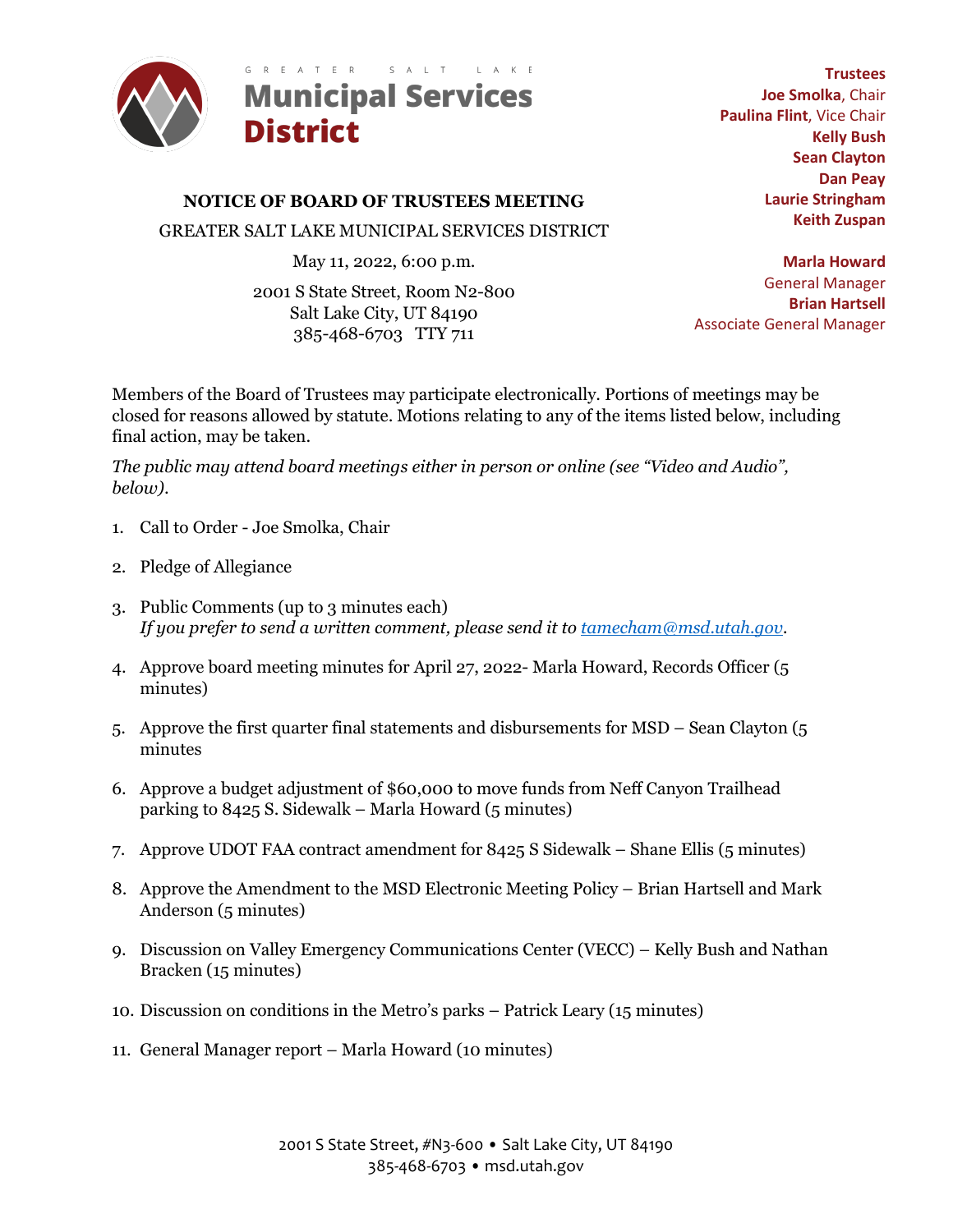- 12. Other Metro Township, Town, Unincorporated County and Greater Salt Lake Municipal Services District business (Discussion)
- 13. Discussion of future agenda items (Discussion)
- 14. Discussion of pending or reasonably imminent litigation (possible closed meeting pursuant to Utah Code Ann. § 52-4-205(1)(c))
- 15. Discussion of the character, professional competence, or physical or mental health of an individual (possible closed meeting pursuant to Utah Code Ann. § 52-4-205(1)(a))
- 16. Adjourn

Anticipated meeting duration: 2:00

Video and Audio

Join from the meeting link <https://slco.webex.com/slco/j.php?MTID=m5b43caf9fc7f616bde87da41f72e493d>

Join by meeting number Meeting number (access code): 2490 113 4305 Meeting password: efMCJUpy442

Tap to join from a mobile device (attendees only) [+1-213-306-3065,,24901134305##](tel:%2B1-213-306-3065,,*01*24901134305%23%23*01*) United States Toll (Los Angeles) [+1-602-666-0783,,24901134305##](tel:%2B1-602-666-0783,,*01*24901134305%23%23*01*) United States Toll (Phoenix)

Join by phone +1-213-306-3065 United States Toll (Los Angeles) +1-602-666-0783 United States Toll (Phoenix) [Global call-in numbers](https://slco.webex.com/slco/globalcallin.php?MTID=m4d6ba9283b6a9b513ff6cba16d9445f3) 

Join from a video system or application Dial [24901134305@slco.webex.com](sip:24901134305@slco.webex.com)  You can also dial 173.243.2.68 and enter your meeting number.

Join using Microsoft Lync or Microsoft Skype for Business

Dial [24901134305.slco@lync.webex.com](sip:24901134305.slco@lync.webex.com)

If you are a host[, click here](https://slco.webex.com/slco/j.php?MTID=m89ffacd40fb941e0aaabfe185ecdccc7) to view host information.

Need help? Go t[o https://help.webex.com](https://help.webex.com/)